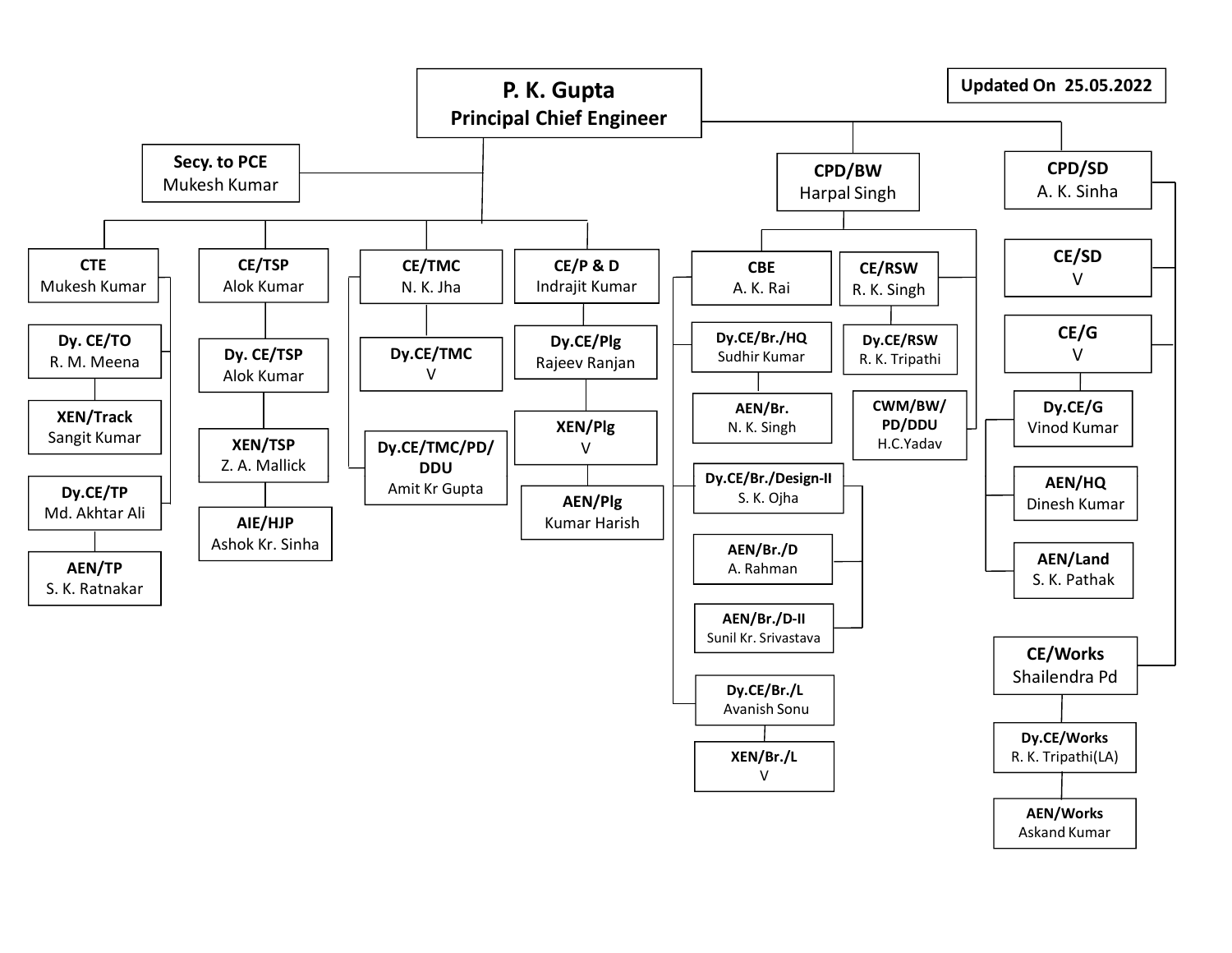![](_page_1_Figure_0.jpeg)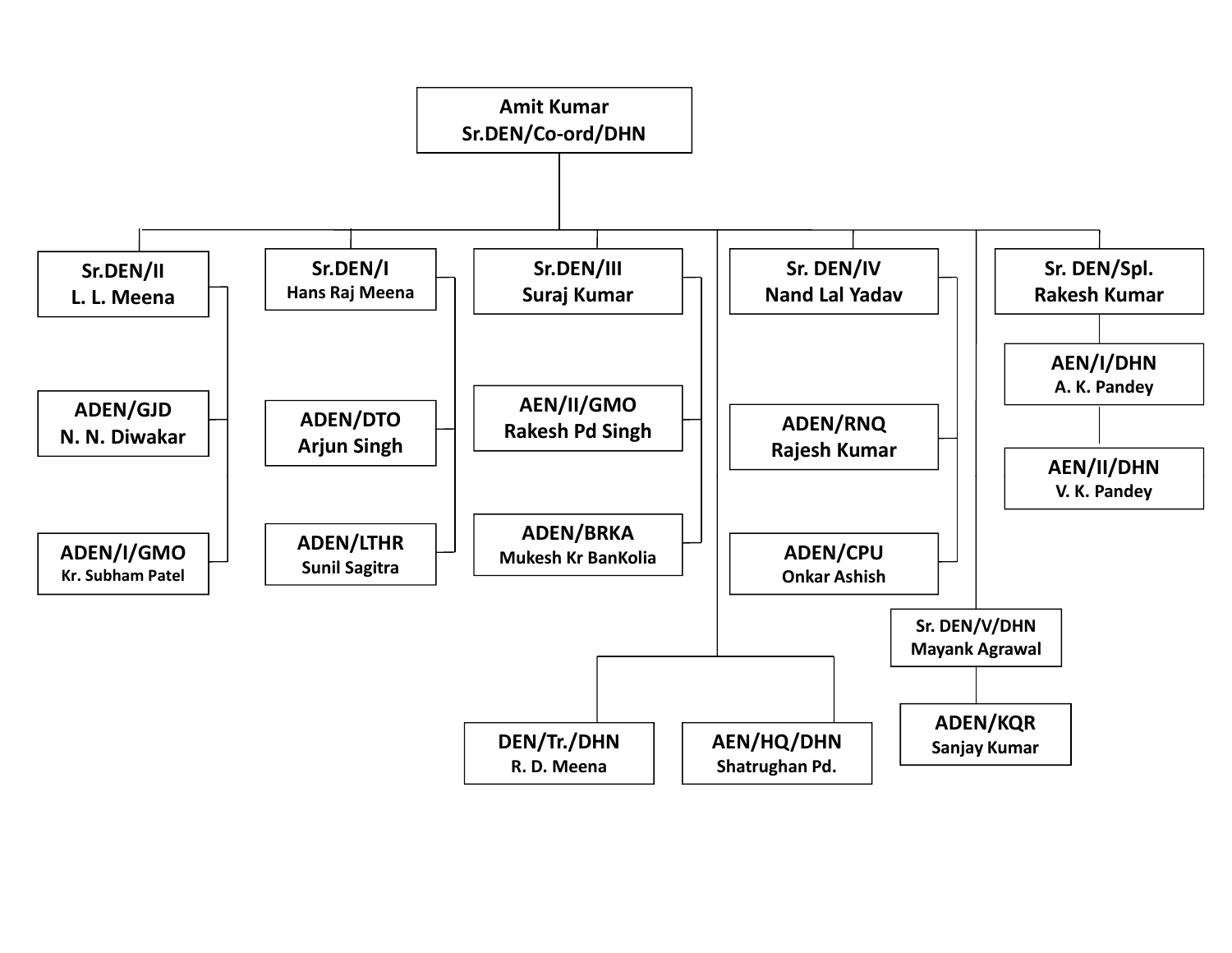![](_page_2_Figure_0.jpeg)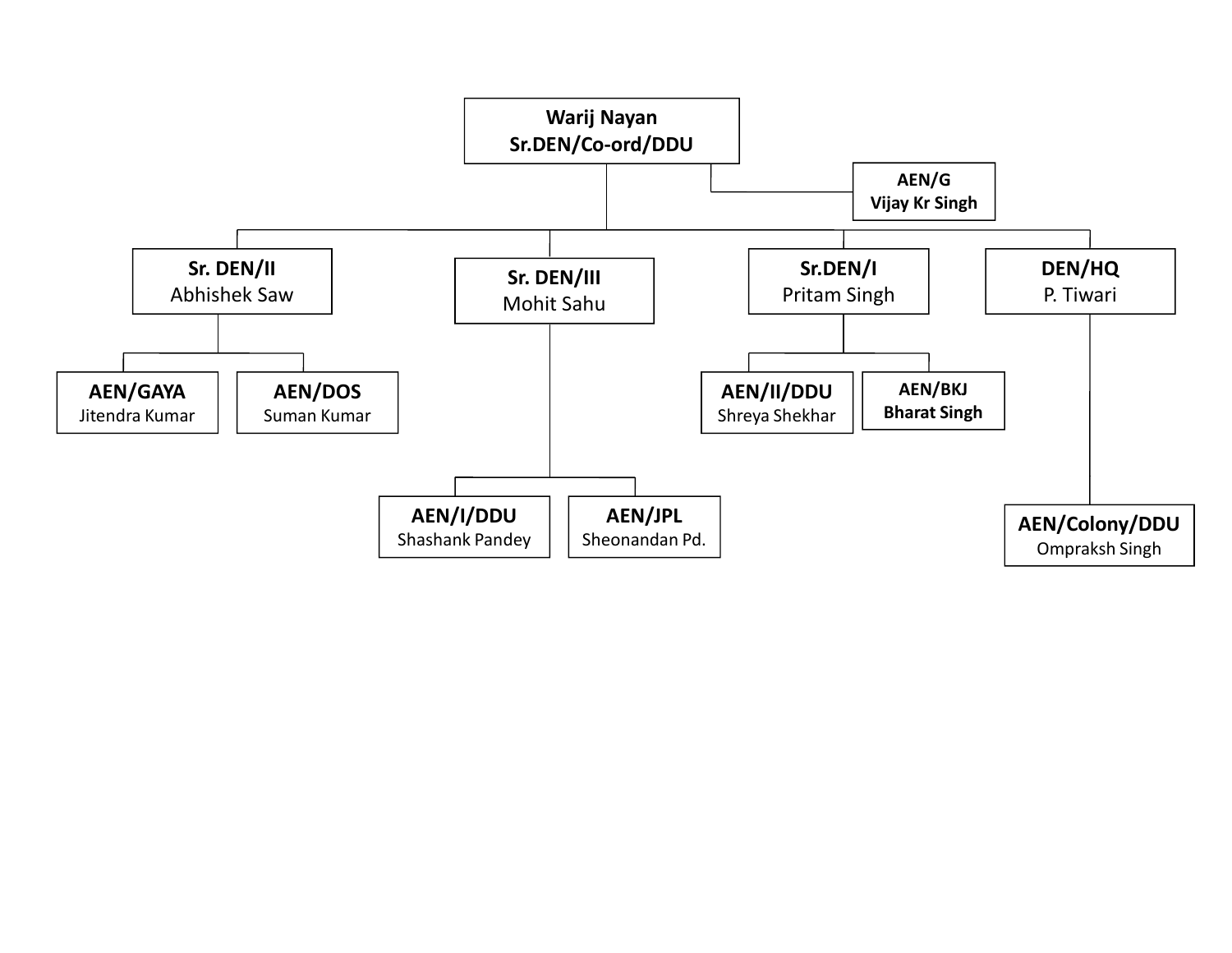![](_page_3_Figure_0.jpeg)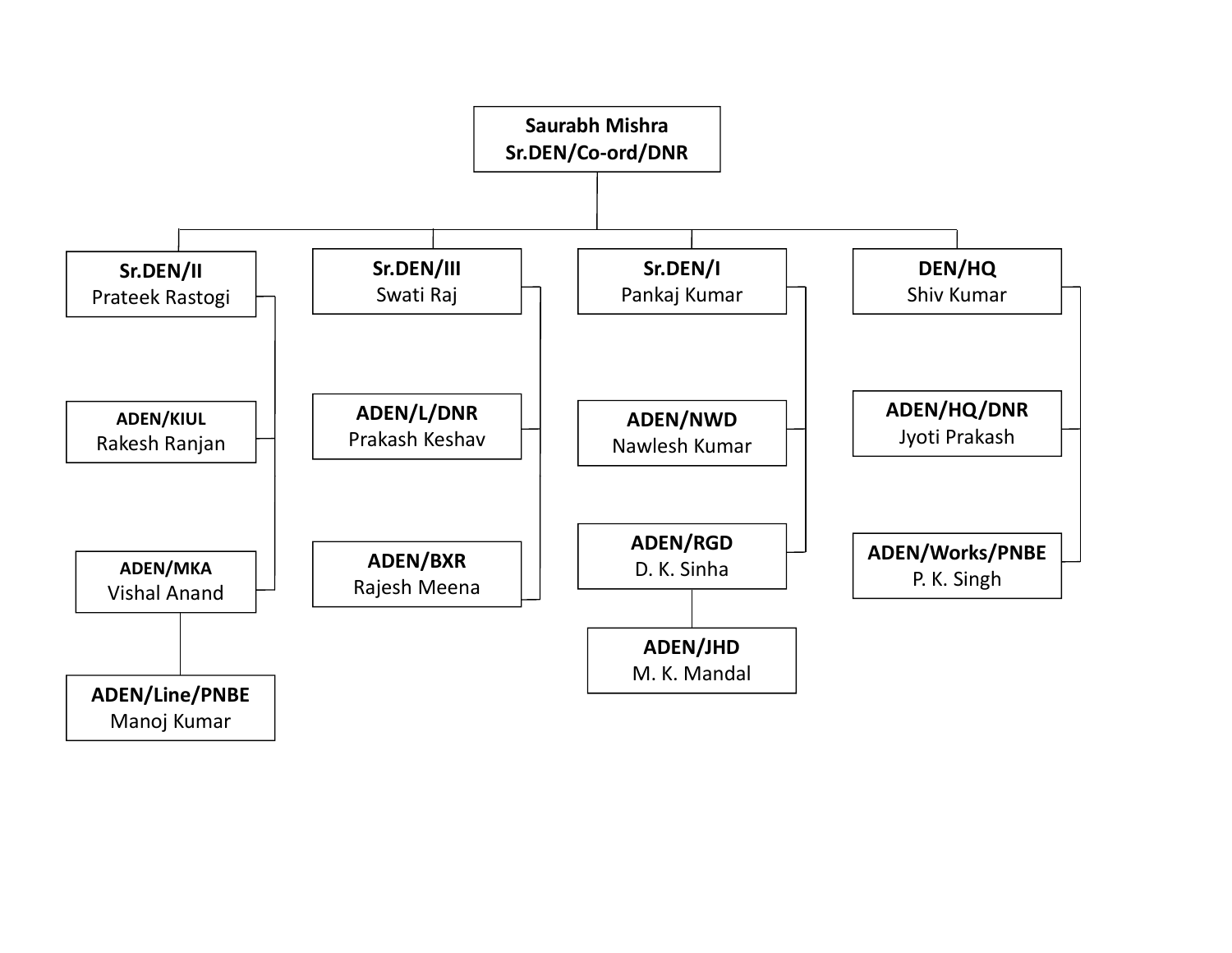![](_page_4_Figure_0.jpeg)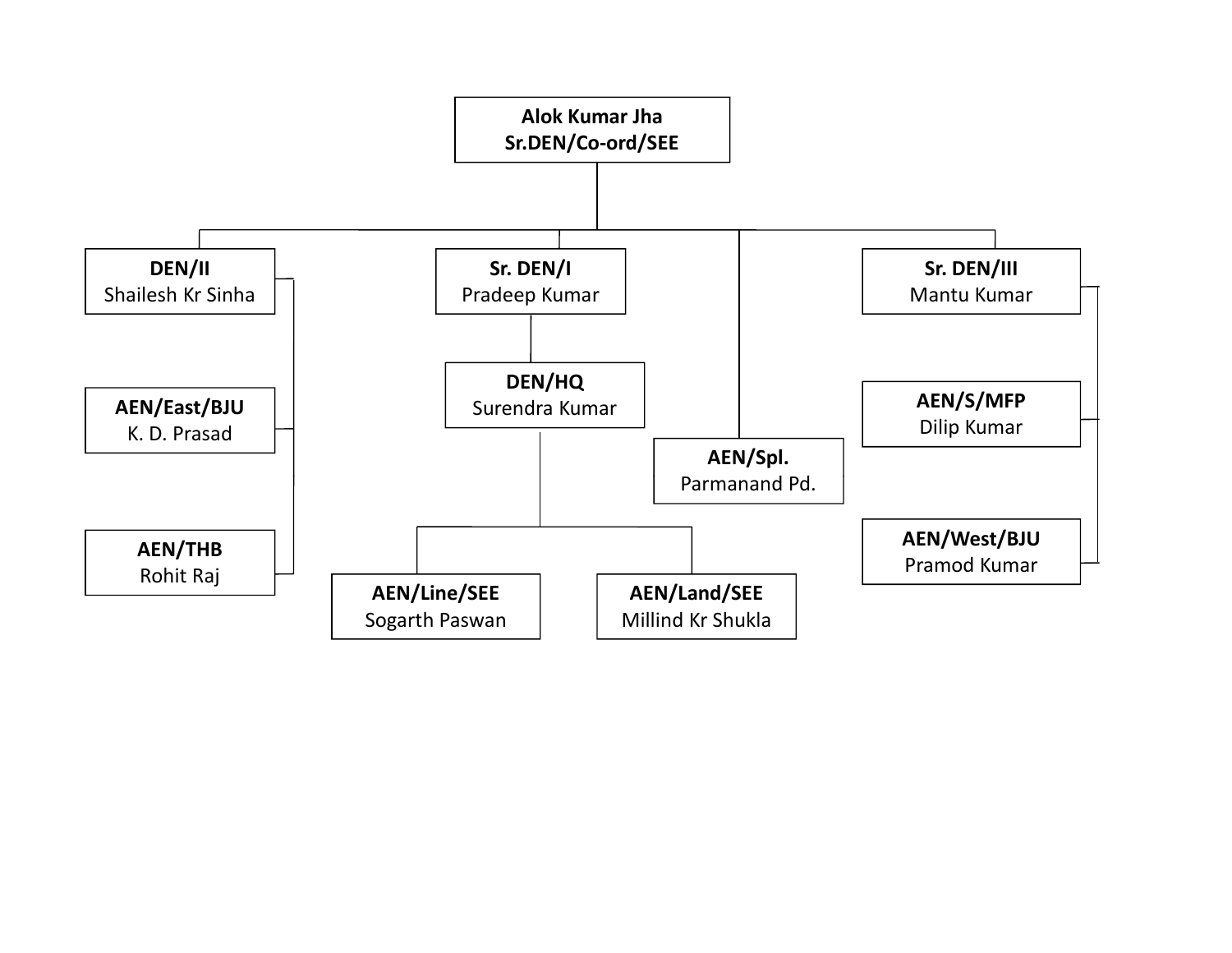![](_page_5_Figure_0.jpeg)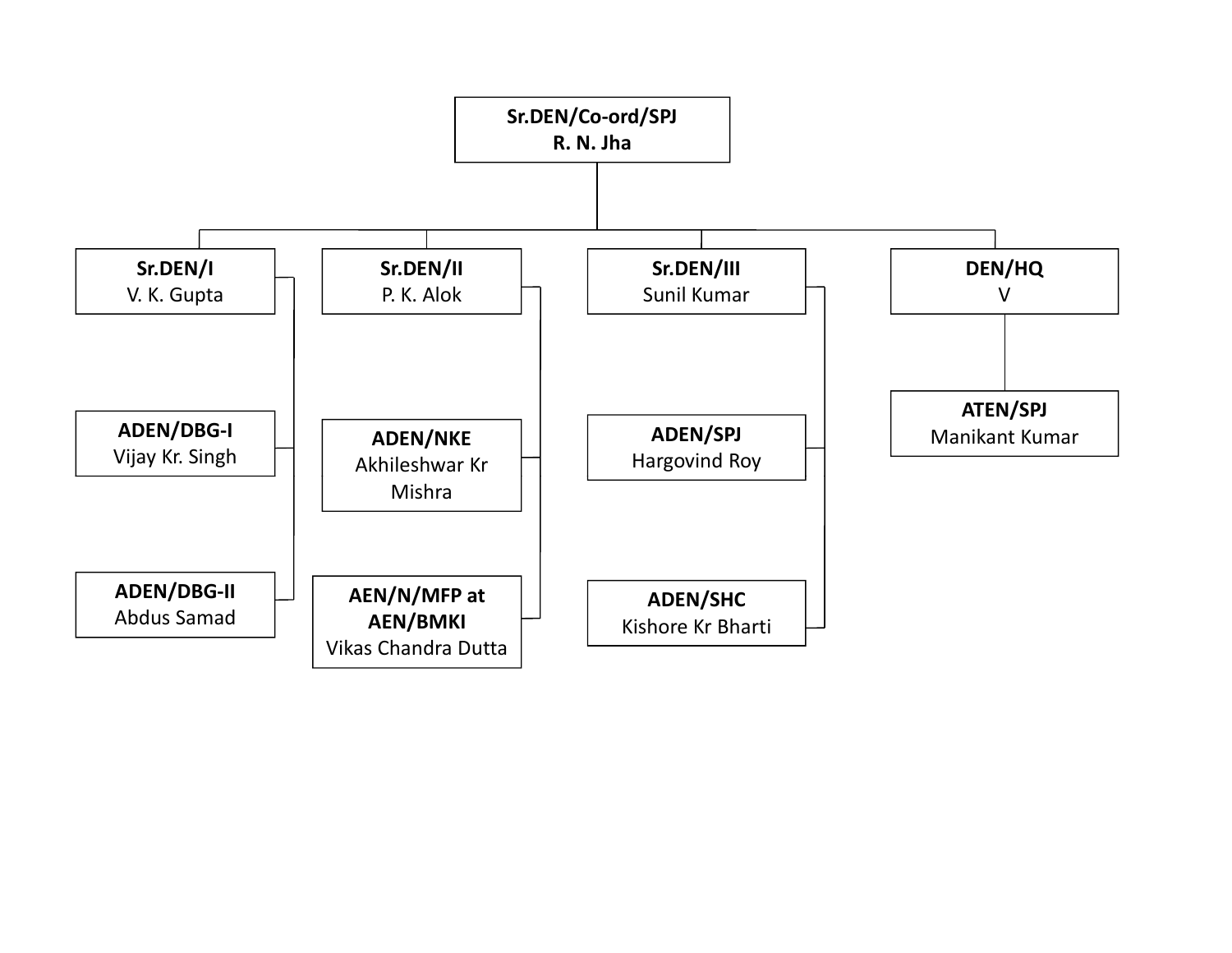![](_page_6_Figure_0.jpeg)